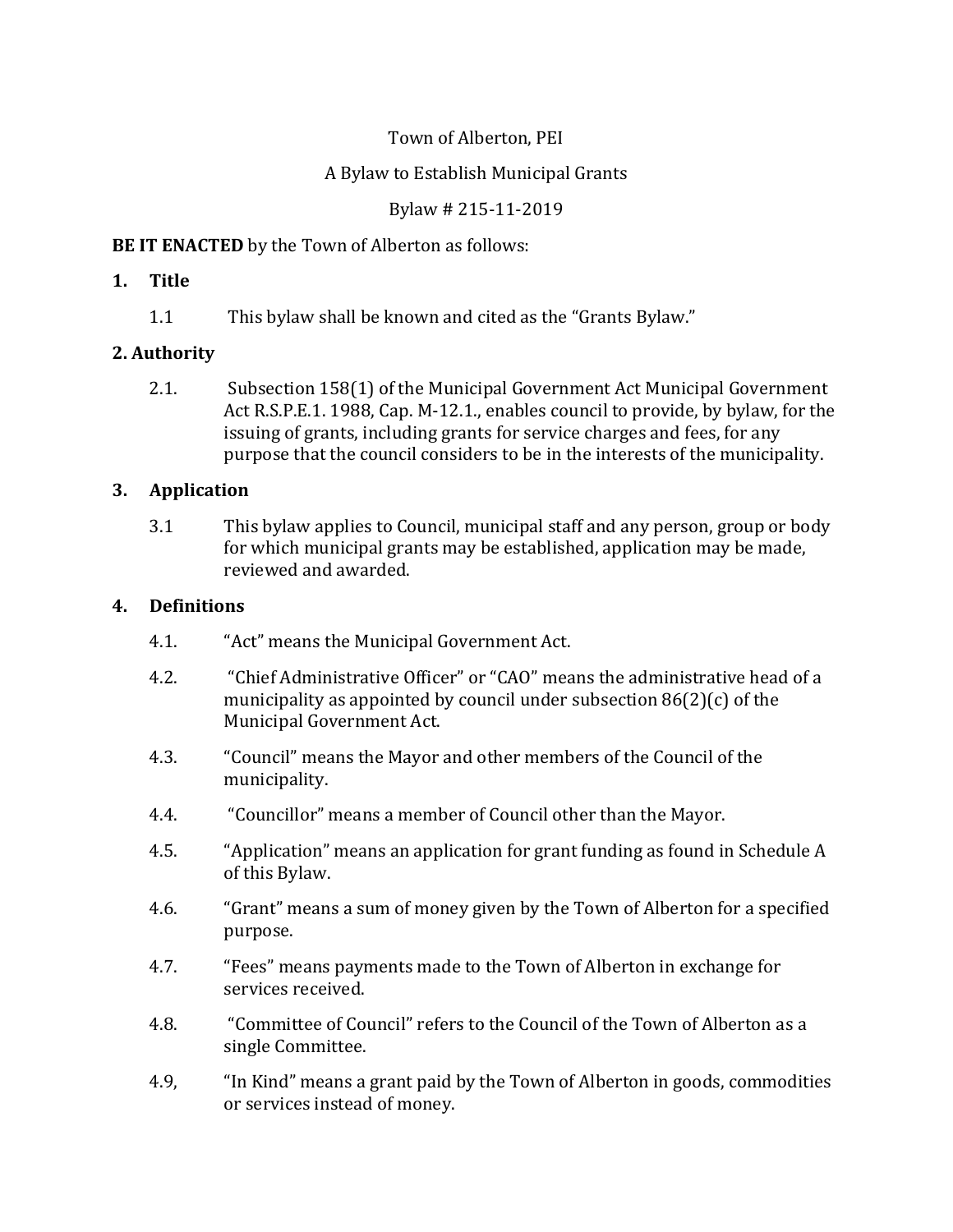### 5. **General**

- 5.1. Town of Alberton establishes under this bylaw a grant program for groups and individuals who offer programs, activities and services in the interest of the municipality or for any purpose that the Council considers to be in the interests of the municipality.
- 5.2 Each grant program will be established by way of a written policy adopted by Council. Each policy established by Council must include, at a minimum, the following information:
	- (a) name of grant
	- (b) date grant is established
	- (c) purpose of grant
	- (d) application deadline
	- (e) eligibility criteria
	- (f) maximum amount available for grant
- 5.3. Grant programs provided by Council must be identified and described in Schedule "A" of this bylaw. Schedule "A" is considered to be part of this Bylaw and may only be altered by amendment of this Grants Bylaw.

#### 6. **Principles**

- 6.1. The principles governing grant programs include:
	- (a) Council recognizes that, through the provision of grants, Council is committed to providing financial and in-kind assistance to groups and individuals offering services, activities and programs in the interests of the municipality.
	- (b) Council is committed to treating requests for grants from these groups in a consistent, fair, and equitable manner, subject to established priorities and budget.
	- (c) Council promotes public awareness of the principles and guidelines by which Council is:

(i)providing an accessible, open, and transparent application and decision-making process for considering and responding to requests for grants; and

(ii)| establishing a timeline for the submission and processing of such requests, so that Council can conduct a meaningful comparison and achieve an equitable distribution of support.

(d) Council recognizes that there may be worthy requests which may not fit within this statement of general principles and guidelines. Nothing in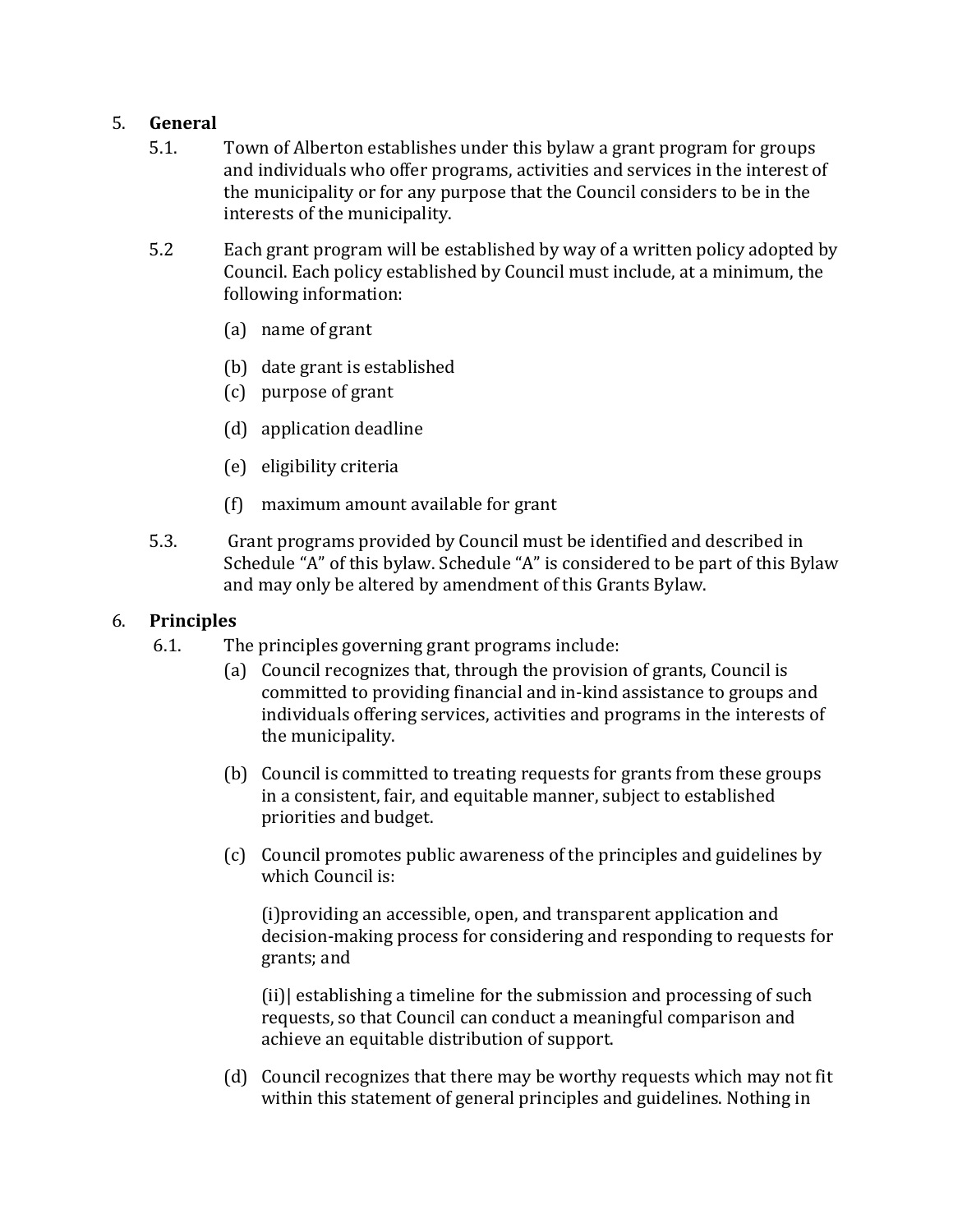the policy prevents Council from making grants to entities at times and for purposes outside the scope of the policy.

(e) Council may, at the discretion of Council, provide grants in the form of in- kind services, or in exceptional circumstances a waiver of standard fees, where by doing so could benefit the quality of life for citizens in the community.

# **7. Criteria and Conditions**

- 7.1 Funding will be awarded to groups or individuals offering services, products or activities in the best interests of the municipality.
- 7.2. Those eligible for funding are not required to live within the boundaries of the municipality.
- 7.3. All grants will be approved and awarded in accordance with sections 142, 143, and 158 of the Act.

# 8. **Reporting**

- 8.1. Council must ensure that adequate and accurate records of all grants awarded under this bylaw are kept on file and submitted each year during budget deliberations.
- 8.2. Council must publish the amounts awarded and the recipients of each grant on its website.

# **9. Restrictions**

- 9.1. Actual amounts allocated for municipal grants will be based upon budget funds available in that particular year.
- 9.2. Grant monies allocated to an individual or organization will be used first to clear any debts owing to the municipality by the individual or organization. The balance of any remaining funds will then be forwarded to the individual or organization.
- 9.3. When grants "in kind" include the use of facilities, proof of insurance, normal security deposits and regular terms and conditions of the facility being used will apply.
- 9.4. Unless otherwise approved by Council, no grant monies will be paid until the annual budget has been approved.

# **10. Funding Limits**

10.1. Grant funding to any individual, organization or event in any one year will be capped at a maximum cash value of \$10,000.00 (for both cash donations and/or grants "in kind").Council has the discretion to increase this maximum for extraordinary, one of a kind project if the annual budget allows.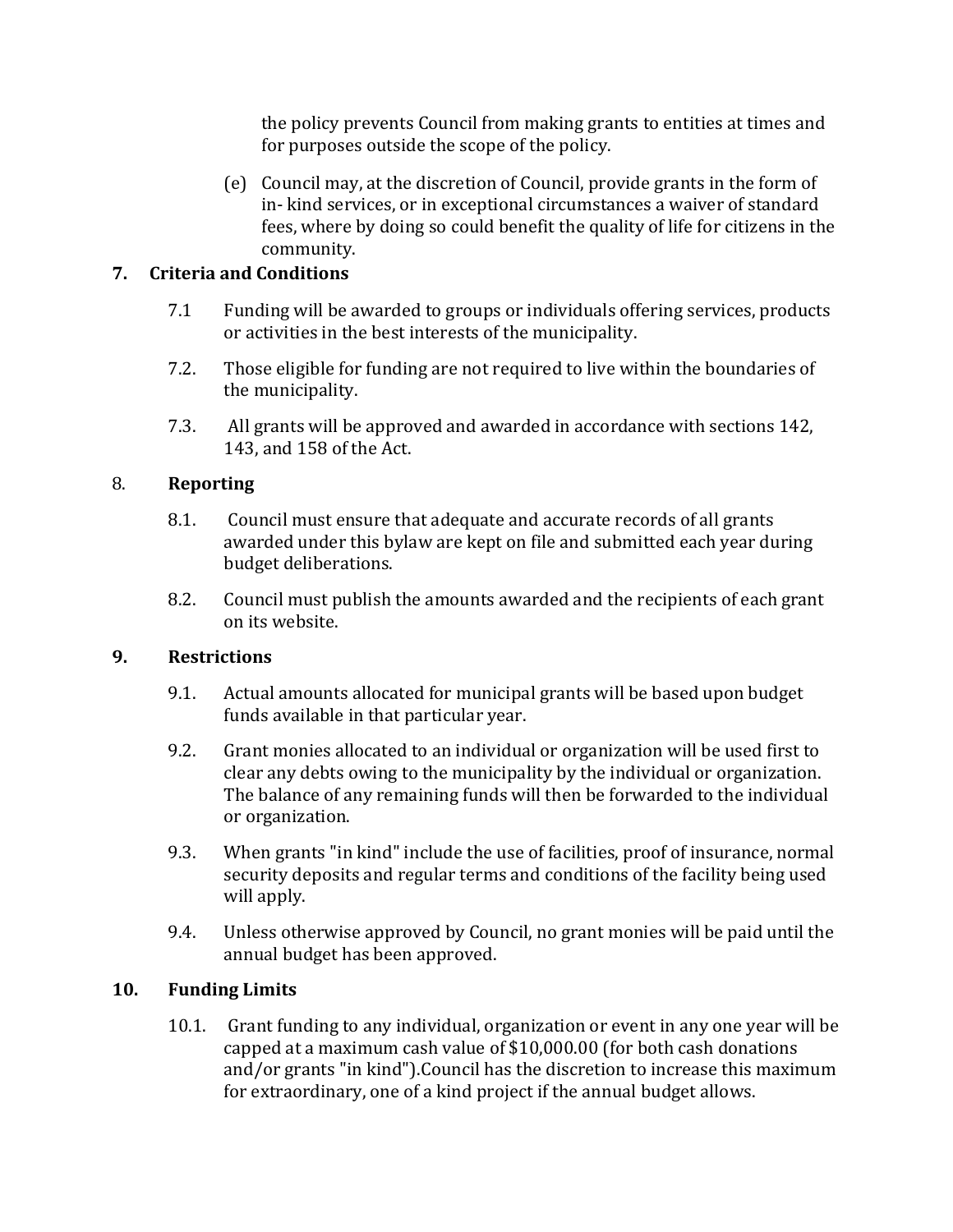### **11. Repeal of Existing Bylaw**

11.1. On adoption, this bylaw replaces Bylaw #215-5-2018.

#### **12. Effective Date**

12.1. This Grants Bylaw, Bylaw# 215-11-2019, shall be effective on the date of approval and adoption below.

#### **First Reading**:

This Grants Bylaw, Bylaw# 215-11-2019, was read a first time at the Council meeting held on the 11th day of February, 2019.

This Grants Bylaw, Bylaw# 215-11-2019, was approved by a majority of Council members present at the Council meeting held on the 11" day of February, 2019.

#### **Second Reading**:

This Grants Bylaw, Bylaw# 215-11-2019, was read a second time at the Council meeting held on the 11th day of March, 2019.

This Grant Services Bylaw, Bylaw# 215-11-2019, was approved by a majority of Council members present at the Council meeting held on the 11th day of March, 2019.

#### **Approval and Adoption by Council:**

This Grants Bylaw, Bylaw# 215-11-2019, was adopted by a majority of Council members present at the Council meeting held on the 11'" day of March, 2019.

#### **13. Signatures**

Mayor (signature sealed) Chief Administrative officer (signature sealed)

This Grants Bylaw #215-11-2019 adopted by the Council of the Town of Alberton on

March 11, 2019 is certified to be a true copy.

Chief Administrative Officer Signature **Date** Date

Filed on behalf of the Minister of Communities, Land and Environment on accordance with s.129 of the Municipal Government Act.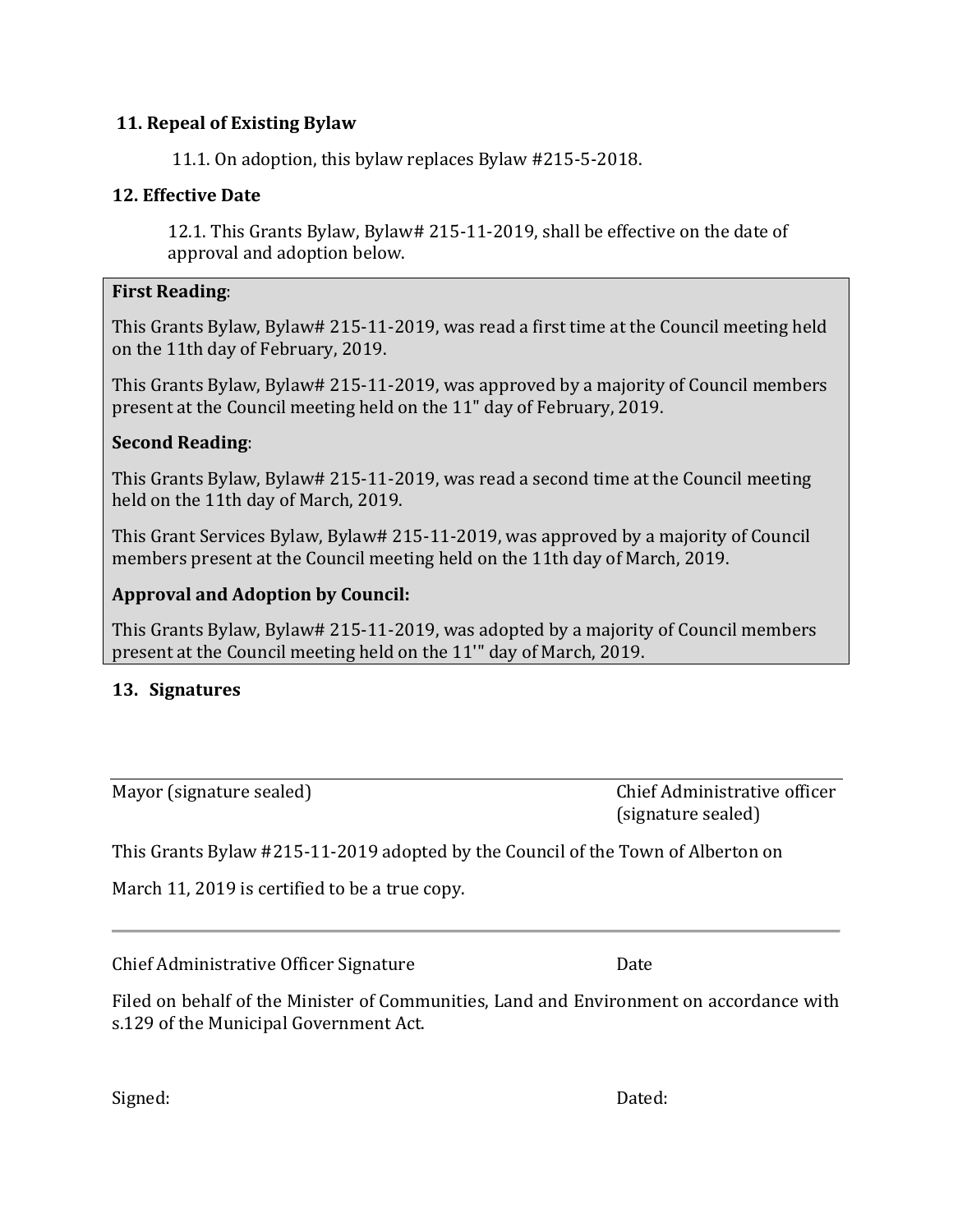# **Schedule A:**

| <b>NAME</b>                                                                   | <b>DATE</b><br><b>ESTABLISHED</b> | <b>PURPOSE</b>                                                                                                                                                                                                                                                                                                    | <b>MAXIMUM</b><br><b>AMOUNT</b><br><b>AVAILABLE</b> |
|-------------------------------------------------------------------------------|-----------------------------------|-------------------------------------------------------------------------------------------------------------------------------------------------------------------------------------------------------------------------------------------------------------------------------------------------------------------|-----------------------------------------------------|
| Jacques Cartier<br>Memorial Arena inc                                         | 2018                              | To provide an annual<br>Operating grant for a<br>town owned facility                                                                                                                                                                                                                                              | \$5,000.00                                          |
| Jacques Cartier<br>Memorial Arena inc                                         | 2018                              | To provide a grant to<br>the town owned<br>facility contingent on<br>the board presenting<br>their minutes from<br>the annual meeting<br>outlining their board<br>of directors and<br>executive to ensure<br>they are following<br>their bylaws and a<br>copy of the invoice<br>when renovations<br>are completed | \$10,000.00                                         |
| <b>Alberton Museum</b><br>(Alberton historical<br>preservation<br>foundation) | 2018                              | To provide support<br>to the museum after<br>they submit a copy<br>of a current financial<br>statement from their<br>last fiscal year                                                                                                                                                                             | \$2,000.00                                          |

# **Town of Alberton Grant Programs**